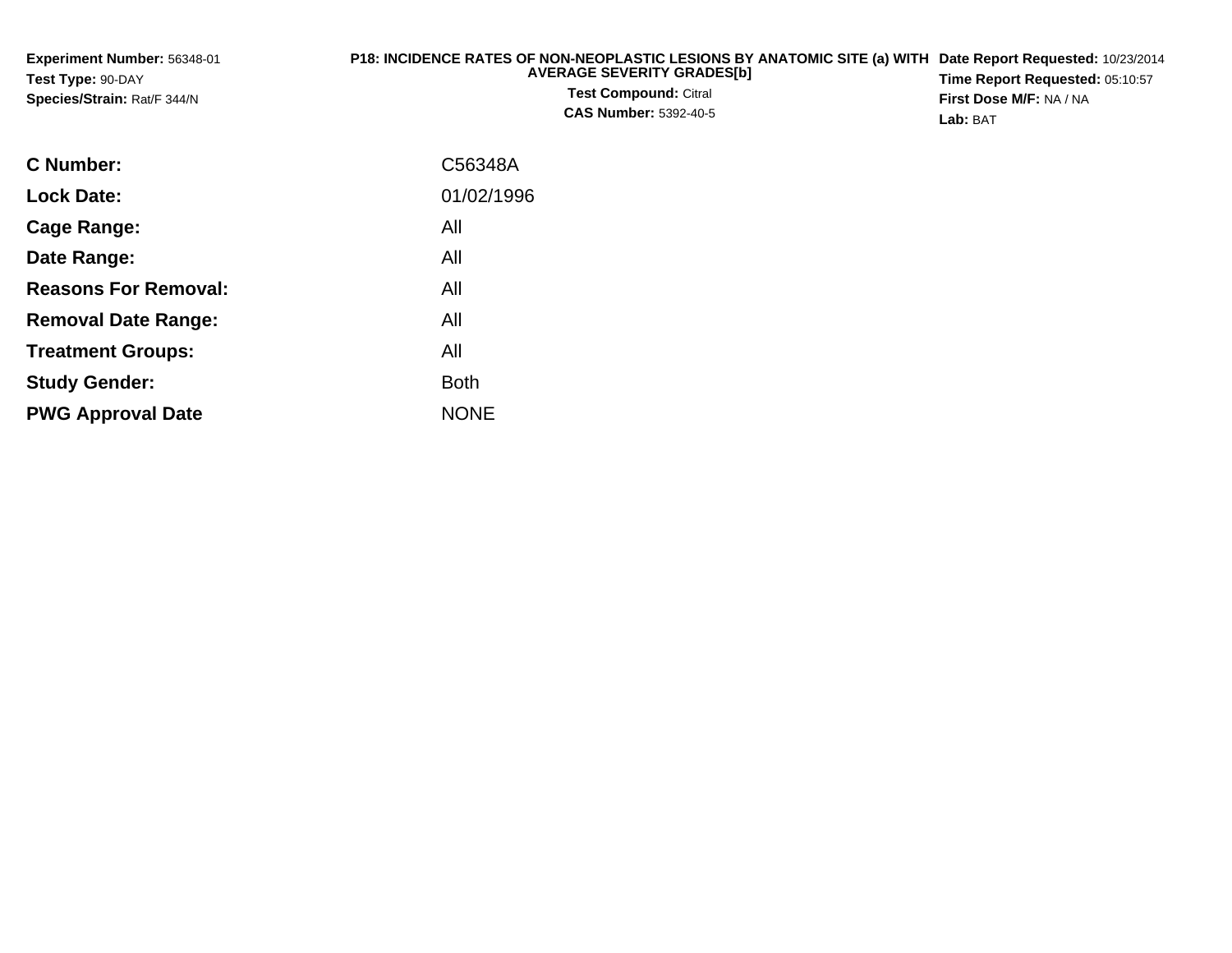| Experiment Number: 56348-01<br>Test Type: 90-DAY         | P18: INCIDENCE RATES OF NON-NEOPLASTIC LESIONS BY ANATOMIC SITE (a) WITH Date Report Requested: 10/23/2014<br><b>AVERAGE SEVERITY GRADES[b]</b> |                        |                                                              |                 | Time Report Requested: 05:10:57     |           |
|----------------------------------------------------------|-------------------------------------------------------------------------------------------------------------------------------------------------|------------------------|--------------------------------------------------------------|-----------------|-------------------------------------|-----------|
| Species/Strain: Rat/F 344/N                              |                                                                                                                                                 |                        | <b>Test Compound: Citral</b><br><b>CAS Number: 5392-40-5</b> |                 | First Dose M/F: NA / NA<br>Lab: BAT |           |
| F 344/N Rat MALE                                         | <b>UNTREAT</b><br><b>CONTROL</b>                                                                                                                | <b>VEHICLE CONTROL</b> | 3900 PPM                                                     | <b>7800 PPM</b> | 15600 PPM                           | 31300 PPM |
| <b>Disposition Summary</b>                               |                                                                                                                                                 |                        |                                                              |                 |                                     |           |
| <b>Animals Initially In Study</b><br><b>Early Deaths</b> | 10                                                                                                                                              | 10                     | 10                                                           | 10              | 10                                  | 10        |
| <b>Moribund Sacrifice</b>                                |                                                                                                                                                 |                        |                                                              |                 |                                     | 10        |
| <b>Survivors</b>                                         |                                                                                                                                                 |                        |                                                              |                 |                                     |           |
| <b>Terminal Sacrifice</b>                                | 10                                                                                                                                              | 10                     | 10                                                           | 10              | 10                                  |           |
| <b>Animals Examined Microscopically</b>                  | 10                                                                                                                                              | 10                     | 10                                                           | 10              | 10                                  | 10        |
| <b>ALIMENTARY SYSTEM</b>                                 |                                                                                                                                                 |                        |                                                              |                 |                                     |           |
| Esophagus                                                | (10)                                                                                                                                            | (10)                   | (0)                                                          | (0)             | (10)                                | (10)      |
| Intestine Large, Cecum                                   | (10)                                                                                                                                            | (10)                   | (0)                                                          | (0)             | (10)                                | (10)      |
| Intestine Large, Colon                                   | (10)                                                                                                                                            | (10)                   | (0)                                                          | (0)             | (10)                                | (10)      |
| Parasite Metazoan                                        |                                                                                                                                                 |                        |                                                              |                 | $\mathbf{1}$                        |           |
| Intestine Large, Rectum                                  | (10)                                                                                                                                            | (10)                   | (0)                                                          | (0)             | (10)                                | (10)      |
| Parasite Metazoan                                        |                                                                                                                                                 | $\overline{2}$         |                                                              |                 |                                     |           |
| Intestine Small, Duodenum                                | (10)                                                                                                                                            | (10)                   | (0)                                                          | (0)             | (10)                                | (10)      |
| Intestine Small, Ileum                                   | (10)                                                                                                                                            | (10)                   | (0)                                                          | (0)             | (10)                                | (10)      |
| Intestine Small, Jejunum                                 | (10)                                                                                                                                            | (10)                   | (0)                                                          | (0)             | (10)                                | (10)      |
| Liver                                                    | (10)                                                                                                                                            | (10)                   | (1)                                                          | (0)             | (10)                                | (10)      |
| Hepatodiaphragmatic Nodule                               | $\mathbf{1}$                                                                                                                                    | $\overline{1}$         | $\mathbf{1}$                                                 |                 |                                     |           |
| Inflammation, Chronic                                    | 8[1.0]                                                                                                                                          | 7[1.0]                 |                                                              |                 | 5[1.0]                              | 2[1.0]    |
| Pancreas                                                 | (10)                                                                                                                                            | (10)                   | (0)                                                          | (0)             | (10)                                | (10)      |
| Atrophy                                                  |                                                                                                                                                 |                        |                                                              |                 | 1[1.0]                              |           |
| <b>Salivary Glands</b>                                   | (10)                                                                                                                                            | (10)                   | (0)                                                          | (0)             | (10)                                | (10)      |
| Stomach, Forestomach                                     | (10)                                                                                                                                            | (10)                   | (0)                                                          | (0)             | (10)                                | (10)      |
| Epithelium, Hyperplasia                                  |                                                                                                                                                 |                        |                                                              |                 |                                     | 2[2.0]    |
| Hyperkeratosis                                           |                                                                                                                                                 |                        |                                                              |                 |                                     | 2[1.0]    |
| Inflammation, Chronic Active                             |                                                                                                                                                 |                        |                                                              |                 |                                     | 1[1.0]    |
| Stomach, Glandular                                       | (10)                                                                                                                                            | (10)                   | (0)                                                          | (0)             | (10)                                | (10)      |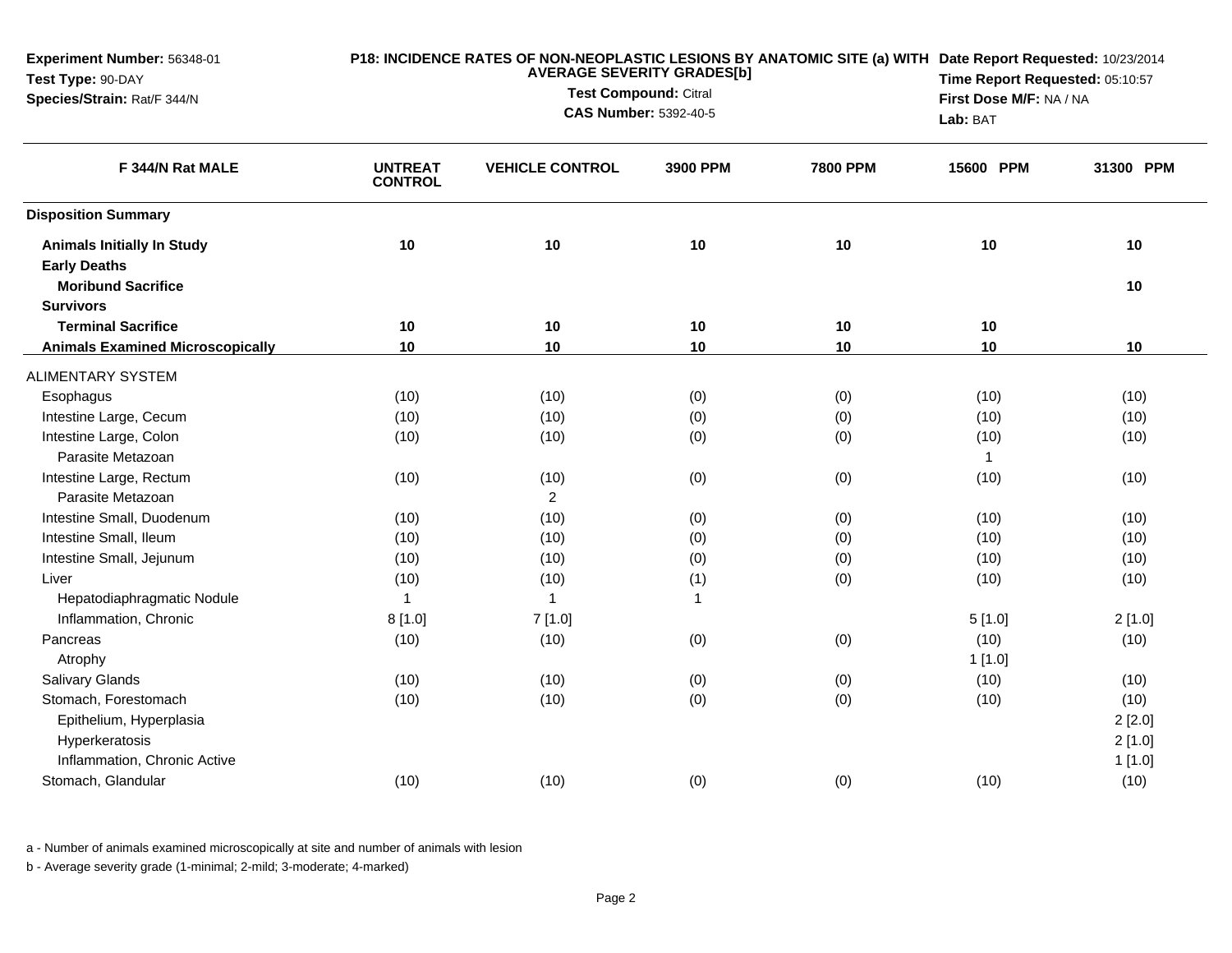| Experiment Number: 56348-01<br>Test Type: 90-DAY |                                  |                              | P18: INCIDENCE RATES OF NON-NEOPLASTIC LESIONS BY ANATOMIC SITE (a) WITH Date Report Requested: 10/23/2014<br>Time Report Requested: 05:10:57 |                 |           |                         |  |
|--------------------------------------------------|----------------------------------|------------------------------|-----------------------------------------------------------------------------------------------------------------------------------------------|-----------------|-----------|-------------------------|--|
| Species/Strain: Rat/F 344/N                      |                                  | <b>Test Compound: Citral</b> | <b>CAS Number: 5392-40-5</b>                                                                                                                  |                 | Lab: BAT  | First Dose M/F: NA / NA |  |
| F 344/N Rat MALE                                 | <b>UNTREAT</b><br><b>CONTROL</b> | <b>VEHICLE CONTROL</b>       | 3900 PPM                                                                                                                                      | <b>7800 PPM</b> | 15600 PPM | 31300 PPM               |  |
| Artery, Mineralization                           |                                  | 1[1.0]                       |                                                                                                                                               |                 |           |                         |  |
| Mineralization                                   | $1$ [1.0]                        |                              |                                                                                                                                               |                 |           |                         |  |
| CARDIOVASCULAR SYSTEM                            |                                  |                              |                                                                                                                                               |                 |           |                         |  |
| <b>Blood Vessel</b>                              | (10)                             | (10)                         | (0)                                                                                                                                           | (0)             | (10)      | (10)                    |  |
| Heart                                            | (10)                             | (10)                         | (0)                                                                                                                                           | (0)             | (10)      | (10)                    |  |
| Cardiomyopathy                                   | 8[1.1]                           | 8[1.0]                       |                                                                                                                                               |                 | 8[1.0]    | 1[1.0]                  |  |
| <b>ENDOCRINE SYSTEM</b>                          |                                  |                              |                                                                                                                                               |                 |           |                         |  |
| <b>Adrenal Cortex</b>                            | (10)                             | (10)                         | (0)                                                                                                                                           | (0)             | (10)      | (10)                    |  |
| Adrenal Medulla                                  | (10)                             | (10)                         | (0)                                                                                                                                           | (0)             | (10)      | (10)                    |  |
| Islets, Pancreatic                               | (10)                             | (10)                         | (0)                                                                                                                                           | (0)             | (10)      | (10)                    |  |
| Parathyroid Gland                                | (10)                             | (7)                          | (0)                                                                                                                                           | (0)             | (9)       | (10)                    |  |
| <b>Pituitary Gland</b>                           | (9)                              | (9)                          | (0)                                                                                                                                           | (0)             | (10)      | (10)                    |  |
| <b>Thyroid Gland</b>                             | (10)                             | (10)                         | (0)                                                                                                                                           | (0)             | (10)      | (10)                    |  |
| <b>GENERAL BODY SYSTEM</b>                       |                                  |                              |                                                                                                                                               |                 |           |                         |  |
| None                                             |                                  |                              |                                                                                                                                               |                 |           |                         |  |
| <b>GENITAL SYSTEM</b>                            |                                  |                              |                                                                                                                                               |                 |           |                         |  |
| Epididymis                                       | (10)                             | (10)                         | (0)                                                                                                                                           | (0)             | (10)      | (10)                    |  |
| Inflammation                                     |                                  | 1[1.0]                       |                                                                                                                                               |                 |           |                         |  |
| <b>Preputial Gland</b>                           | (10)                             | (10)                         | (0)                                                                                                                                           | (0)             | (10)      | (10)                    |  |
| Hyperplasia                                      |                                  |                              |                                                                                                                                               |                 | 1[3.0]    |                         |  |
| Inflammation                                     | 2[1.0]                           | 4[1.0]                       |                                                                                                                                               |                 | 2[1.0]    |                         |  |
| Prostate                                         | (10)                             | (10)                         | (0)                                                                                                                                           | (0)             | (10)      | (10)                    |  |
| Inflammation                                     |                                  | 2[1.5]                       |                                                                                                                                               |                 | 2[1.0]    | 1[2.0]                  |  |
| <b>Seminal Vesicle</b>                           | (10)                             | (10)                         | (0)                                                                                                                                           | (0)             | (10)      | (10)                    |  |
| <b>Testes</b>                                    | (10)                             | (10)                         | (0)                                                                                                                                           | (0)             | (10)      | (10)                    |  |
| Aspermia                                         |                                  |                              |                                                                                                                                               |                 |           | 10 [4.0]                |  |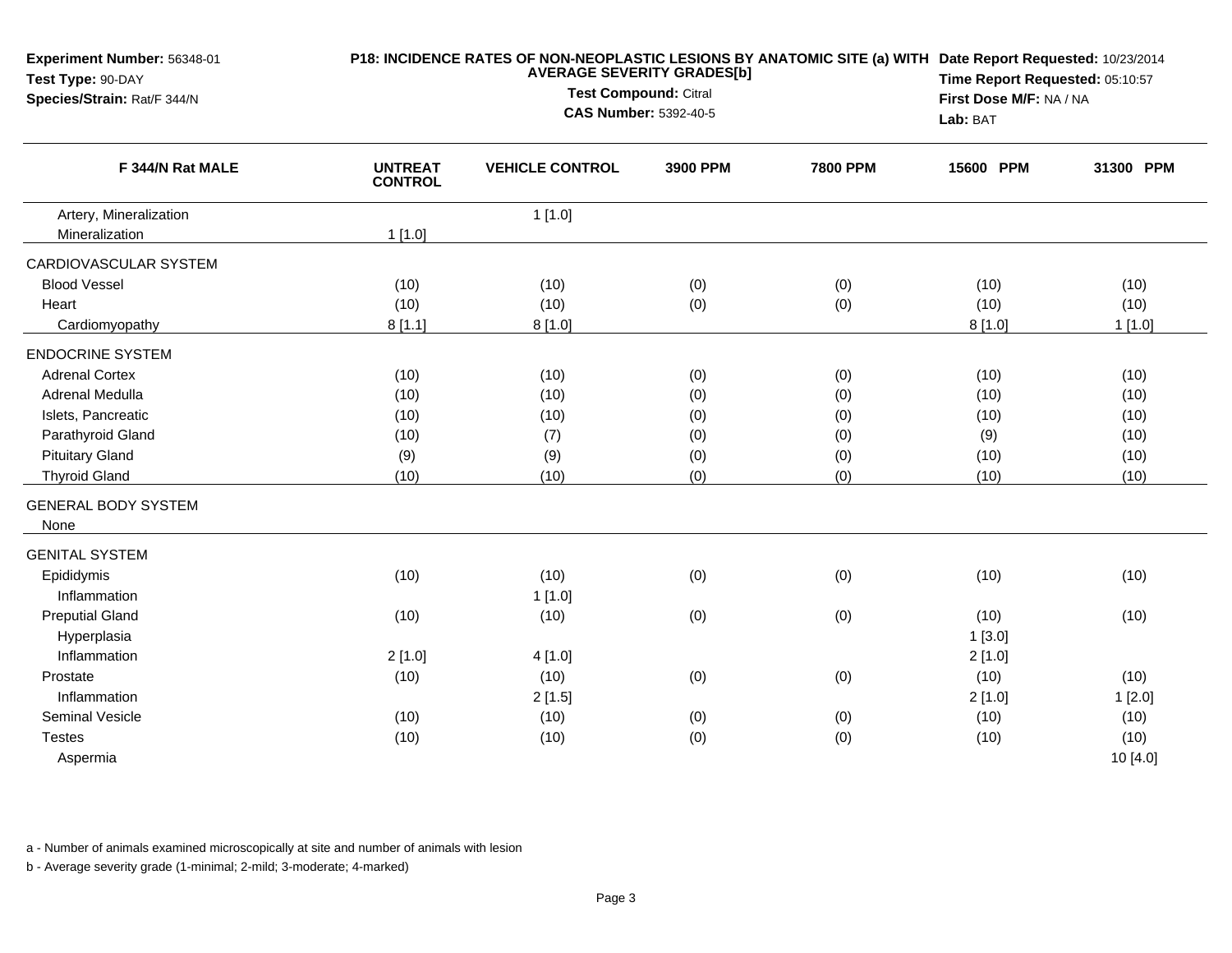| Experiment Number: 56348-01<br>Test Type: 90-DAY<br>Species/Strain: Rat/F 344/N | P18: INCIDENCE RATES OF NON-NEOPLASTIC LESIONS BY ANATOMIC SITE (a) WITH Date Report Requested: 10/23/2014<br><b>AVERAGE SEVERITY GRADES[b]</b><br><b>Test Compound: Citral</b><br><b>CAS Number: 5392-40-5</b> |                        |          |                 |           | Time Report Requested: 05:10:57<br>First Dose M/F: NA / NA |  |
|---------------------------------------------------------------------------------|-----------------------------------------------------------------------------------------------------------------------------------------------------------------------------------------------------------------|------------------------|----------|-----------------|-----------|------------------------------------------------------------|--|
|                                                                                 |                                                                                                                                                                                                                 |                        |          |                 | Lab: BAT  |                                                            |  |
| F 344/N Rat MALE                                                                | <b>UNTREAT</b><br><b>CONTROL</b>                                                                                                                                                                                | <b>VEHICLE CONTROL</b> | 3900 PPM | <b>7800 PPM</b> | 15600 PPM | 31300 PPM                                                  |  |
| <b>HEMATOPOIETIC SYSTEM</b>                                                     |                                                                                                                                                                                                                 |                        |          |                 |           |                                                            |  |
| <b>Bone Marrow</b>                                                              | (10)                                                                                                                                                                                                            | (10)                   | (0)      | (10)            | (10)      | (10)                                                       |  |
| Atrophy<br>Hemorrhage                                                           |                                                                                                                                                                                                                 |                        |          |                 | 7[1.0]    | 10 [1.9]<br>10 [1.9]                                       |  |
| Lymph Node, Mandibular                                                          | (10)                                                                                                                                                                                                            | (10)                   | (0)      | (0)             | (10)      | (10)                                                       |  |
| Lymph Node, Mesenteric                                                          | (10)                                                                                                                                                                                                            | (10)                   | (0)      | (0)             | (10)      | (10)                                                       |  |
| Spleen                                                                          | (10)                                                                                                                                                                                                            | (10)                   | (0)      | (0)             | (10)      | (10)                                                       |  |
| Thymus                                                                          | (10)                                                                                                                                                                                                            | (10)                   | (0)      | (0)             | (10)      | (10)                                                       |  |
| Atrophy                                                                         |                                                                                                                                                                                                                 |                        |          |                 |           | 5[2.8]                                                     |  |
| <b>INTEGUMENTARY SYSTEM</b>                                                     |                                                                                                                                                                                                                 |                        |          |                 |           |                                                            |  |
| <b>Mammary Gland</b>                                                            | (9)                                                                                                                                                                                                             | (8)                    | (0)      | (0)             | (10)      | (8)                                                        |  |
| Skin                                                                            | (10)                                                                                                                                                                                                            | (10)                   | (0)      | (0)             | (10)      | (10)                                                       |  |
| MUSCULOSKELETAL SYSTEM                                                          |                                                                                                                                                                                                                 |                        |          |                 |           |                                                            |  |
| <b>Bone</b>                                                                     | (10)                                                                                                                                                                                                            | (10)                   | (0)      | (0)             | (10)      | (10)                                                       |  |
| NERVOUS SYSTEM                                                                  |                                                                                                                                                                                                                 |                        |          |                 |           |                                                            |  |
| <b>Brain</b>                                                                    | (10)                                                                                                                                                                                                            | (10)                   | (0)      | (0)             | (10)      | (10)                                                       |  |
| <b>RESPIRATORY SYSTEM</b>                                                       |                                                                                                                                                                                                                 |                        |          |                 |           |                                                            |  |
| Lung                                                                            | (10)                                                                                                                                                                                                            | (10)                   | (0)      | (0)             | (10)      | (10)                                                       |  |
| Alveolus, Infiltration Cellular, Histiocyte                                     | 2[1.0]                                                                                                                                                                                                          | 3[1.0]                 |          |                 |           |                                                            |  |
| Inflammation, Chronic                                                           |                                                                                                                                                                                                                 | 2[1.0]                 |          |                 | 1[1.0]    |                                                            |  |
| <b>Nose</b>                                                                     | (10)                                                                                                                                                                                                            | (10)                   | (0)      | (0)             | (10)      | (10)                                                       |  |
| Inflammation                                                                    | 9[1.0]                                                                                                                                                                                                          | 7[1.0]                 |          |                 | 2[1.0]    |                                                            |  |
| Trachea                                                                         | (10)                                                                                                                                                                                                            | (10)                   | (0)      | (0)             | (10)      | (10)                                                       |  |
| Inflammation                                                                    | 3[1.0]                                                                                                                                                                                                          | 2[1.0]                 |          |                 |           | 1[1.0]                                                     |  |

SPECIAL SENSES SYSTEM

None

a - Number of animals examined microscopically at site and number of animals with lesion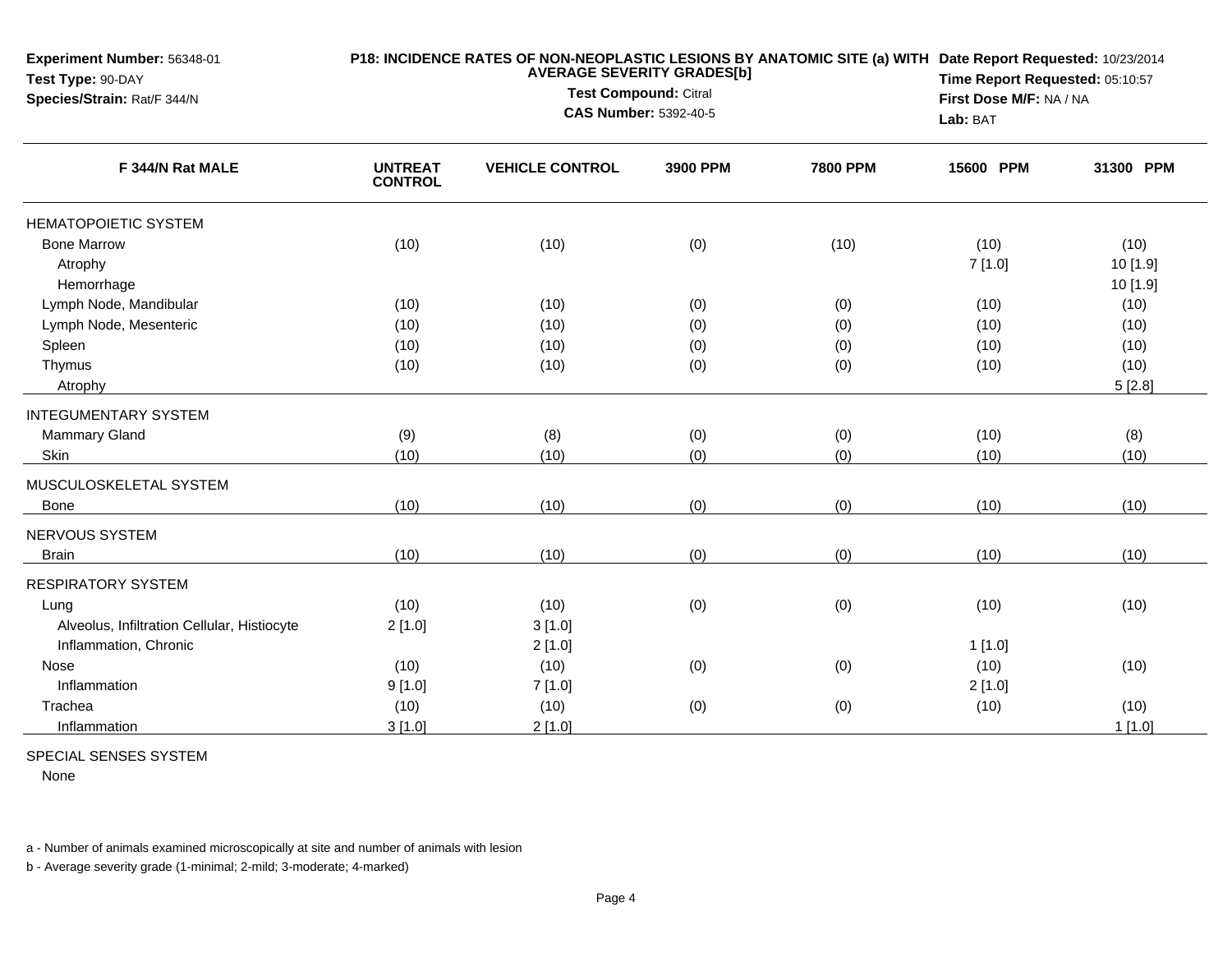| <b>Experiment Number: 56348-01</b><br>Test Type: 90-DAY<br>Species/Strain: Rat/F 344/N | P18: INCIDENCE RATES OF NON-NEOPLASTIC LESIONS BY ANATOMIC SITE (a) WITH | Date Report Requested: 10/23/2014<br>Time Report Requested: 05:10:57<br>First Dose M/F: NA / NA<br>Lab: BAT |          |                 |           |           |
|----------------------------------------------------------------------------------------|--------------------------------------------------------------------------|-------------------------------------------------------------------------------------------------------------|----------|-----------------|-----------|-----------|
| F 344/N Rat MALE                                                                       | <b>UNTREAT</b><br><b>CONTROL</b>                                         | <b>VEHICLE CONTROL</b>                                                                                      | 3900 PPM | <b>7800 PPM</b> | 15600 PPM | 31300 PPM |
| URINARY SYSTEM                                                                         |                                                                          |                                                                                                             |          |                 |           |           |
| Kidney                                                                                 | (10)                                                                     | (10)                                                                                                        | (10)     | (10)            | (10)      | (10)      |
| Developmental Malformation                                                             |                                                                          |                                                                                                             |          |                 |           |           |
| Mineralization                                                                         | 6[1.0]                                                                   | 5[1.0]                                                                                                      |          |                 | 6[1.0]    |           |
| Nephropathy                                                                            |                                                                          |                                                                                                             | 3[1.0]   | 10[1.0]         | 8[1.0]    |           |
| Renal Tubule, Casts Granular                                                           |                                                                          |                                                                                                             | 3[1.0]   | 10[1.2]         | 10[1.5]   |           |
| Renal Tubule, Regeneration                                                             | 8[1.0]                                                                   | 10[1.0]                                                                                                     | 7[1.0]   |                 | 5[1.0]    |           |
| <b>Urinary Bladder</b>                                                                 | (10)                                                                     | (10)                                                                                                        | (0)      | (0)             | (10)      | (10)      |
| Inflammation                                                                           |                                                                          | $1$ [1.0]                                                                                                   |          |                 |           |           |

\*\*\*END OF MALE DATA\*\*\*

a - Number of animals examined microscopically at site and number of animals with lesion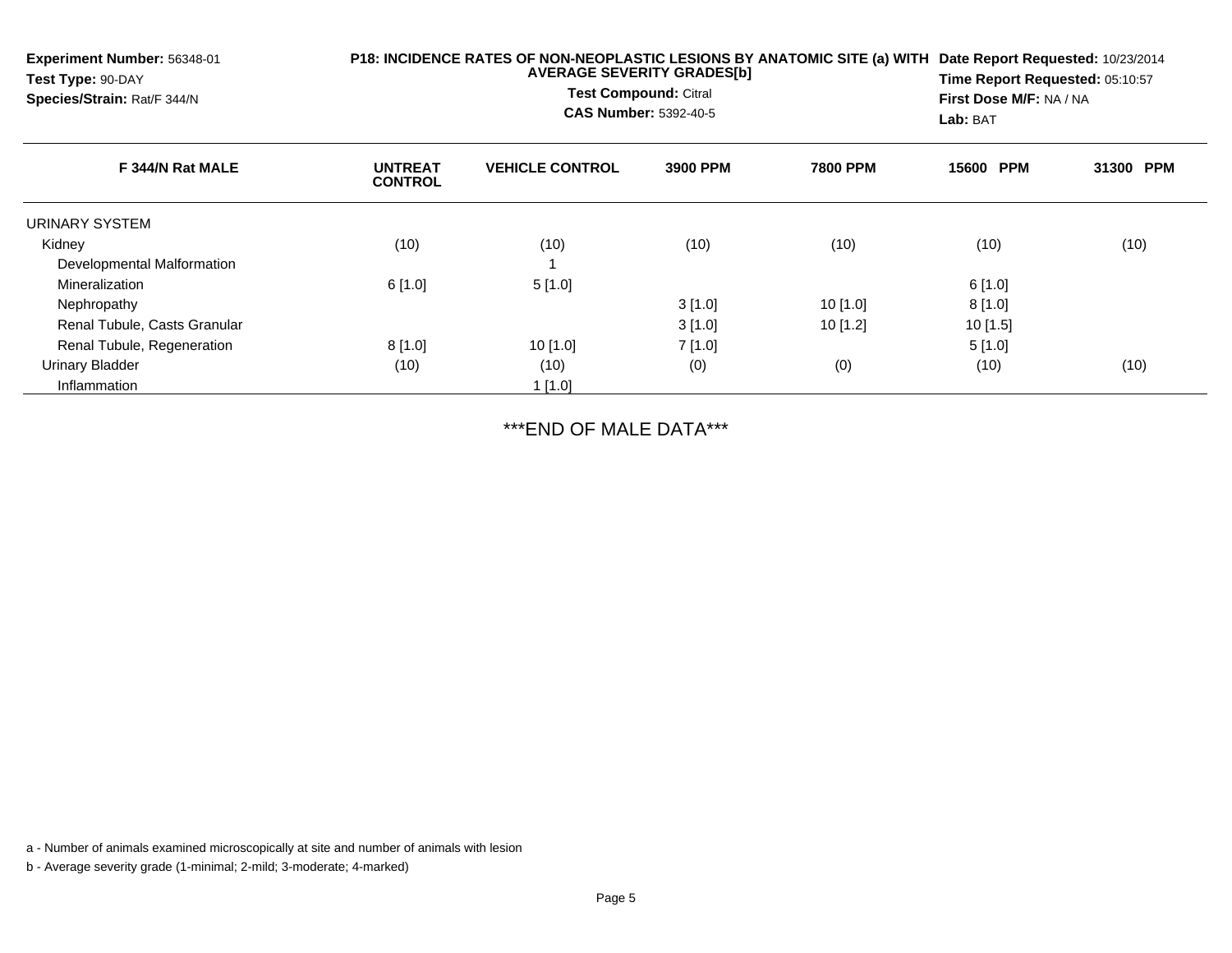| Experiment Number: 56348-01<br>Test Type: 90-DAY |                                  | <b>AVERAGE SEVERITY GRADES[b]</b>                            | P18: INCIDENCE RATES OF NON-NEOPLASTIC LESIONS BY ANATOMIC SITE (a) WITH Date Report Requested: 10/23/2014<br>Time Report Requested: 05:10:57<br>First Dose M/F: NA / NA<br>Lab: BAT |                 |           |              |
|--------------------------------------------------|----------------------------------|--------------------------------------------------------------|--------------------------------------------------------------------------------------------------------------------------------------------------------------------------------------|-----------------|-----------|--------------|
| Species/Strain: Rat/F 344/N                      |                                  | <b>Test Compound: Citral</b><br><b>CAS Number: 5392-40-5</b> |                                                                                                                                                                                      |                 |           |              |
| F 344/N Rat FEMALE                               | <b>UNTREAT</b><br><b>CONTROL</b> | <b>VEHICLE CONTROL</b>                                       | 3900 PPM                                                                                                                                                                             | <b>7800 PPM</b> | 15600 PPM | 31300 PPM    |
| <b>Disposition Summary</b>                       |                                  |                                                              |                                                                                                                                                                                      |                 |           |              |
| <b>Animals Initially In Study</b>                | 10                               | 10                                                           | $10$                                                                                                                                                                                 | 10              | 10        | 10           |
| <b>Early Deaths</b>                              |                                  |                                                              |                                                                                                                                                                                      |                 |           |              |
| <b>Moribund Sacrifice</b>                        |                                  |                                                              |                                                                                                                                                                                      |                 |           | 10           |
| <b>Survivors</b>                                 |                                  |                                                              |                                                                                                                                                                                      |                 |           |              |
| <b>Terminal Sacrifice</b>                        | 10                               | 10                                                           | $10$                                                                                                                                                                                 | 10              | 10        |              |
| <b>Animals Examined Microscopically</b>          | 10                               | 10                                                           | $\mathbf 1$                                                                                                                                                                          | 10              | 10        | 10           |
| <b>ALIMENTARY SYSTEM</b>                         |                                  |                                                              |                                                                                                                                                                                      |                 |           |              |
| Esophagus                                        | (10)                             | (10)                                                         | (0)                                                                                                                                                                                  | (0)             | (10)      | (10)         |
| Intestine Large, Cecum                           | (10)                             | (10)                                                         | (0)                                                                                                                                                                                  | (0)             | (10)      | (10)         |
| Intestine Large, Colon                           | (10)                             | (10)                                                         | (0)                                                                                                                                                                                  | (1)             | (10)      | (10)         |
| Intestine Large, Rectum                          | (10)                             | (10)                                                         | (0)                                                                                                                                                                                  | (0)             | (10)      | (10)         |
| Parasite Metazoan                                |                                  |                                                              |                                                                                                                                                                                      |                 | 3         |              |
| Intestine Small, Duodenum                        | (10)                             | (10)                                                         | (0)                                                                                                                                                                                  | (0)             | (10)      | (10)         |
| Intestine Small, Ileum                           | (10)                             | (10)                                                         | (0)                                                                                                                                                                                  | (0)             | (10)      | (10)         |
| Intestine Small, Jejunum                         | (10)                             | (10)                                                         | (0)                                                                                                                                                                                  | (0)             | (10)      | (10)         |
| Liver                                            | (10)                             | (10)                                                         | (1)                                                                                                                                                                                  | (0)             | (10)      | (10)         |
| Hepatodiaphragmatic Nodule                       |                                  | $\mathbf{1}$                                                 |                                                                                                                                                                                      |                 |           | $\mathbf{1}$ |
| Inflammation, Chronic                            | 9[1.2]                           | 9[1.0]                                                       |                                                                                                                                                                                      |                 | 5[1.0]    | 2[1.0]       |
| Pancreas                                         | (10)                             | (10)                                                         | (0)                                                                                                                                                                                  | (0)             | (10)      | (10)         |
| Atrophy                                          |                                  |                                                              |                                                                                                                                                                                      |                 | 1[1.0]    |              |
| <b>Salivary Glands</b>                           | (10)                             | (10)                                                         | (0)                                                                                                                                                                                  | (0)             | (10)      | (10)         |
| Stomach, Forestomach                             | (10)                             | (10)                                                         | (0)                                                                                                                                                                                  | (0)             | (10)      | (10)         |
| Epithelium, Hyperplasia                          |                                  |                                                              |                                                                                                                                                                                      |                 |           | 4[1.3]       |
| Hyperkeratosis                                   |                                  |                                                              |                                                                                                                                                                                      |                 |           | 4[1.5]       |
| Stomach, Glandular                               | (10)                             | (10)                                                         | (0)                                                                                                                                                                                  | (0)             | (10)      | (10)         |
| Mineralization                                   |                                  | 1[2.0]                                                       |                                                                                                                                                                                      |                 |           |              |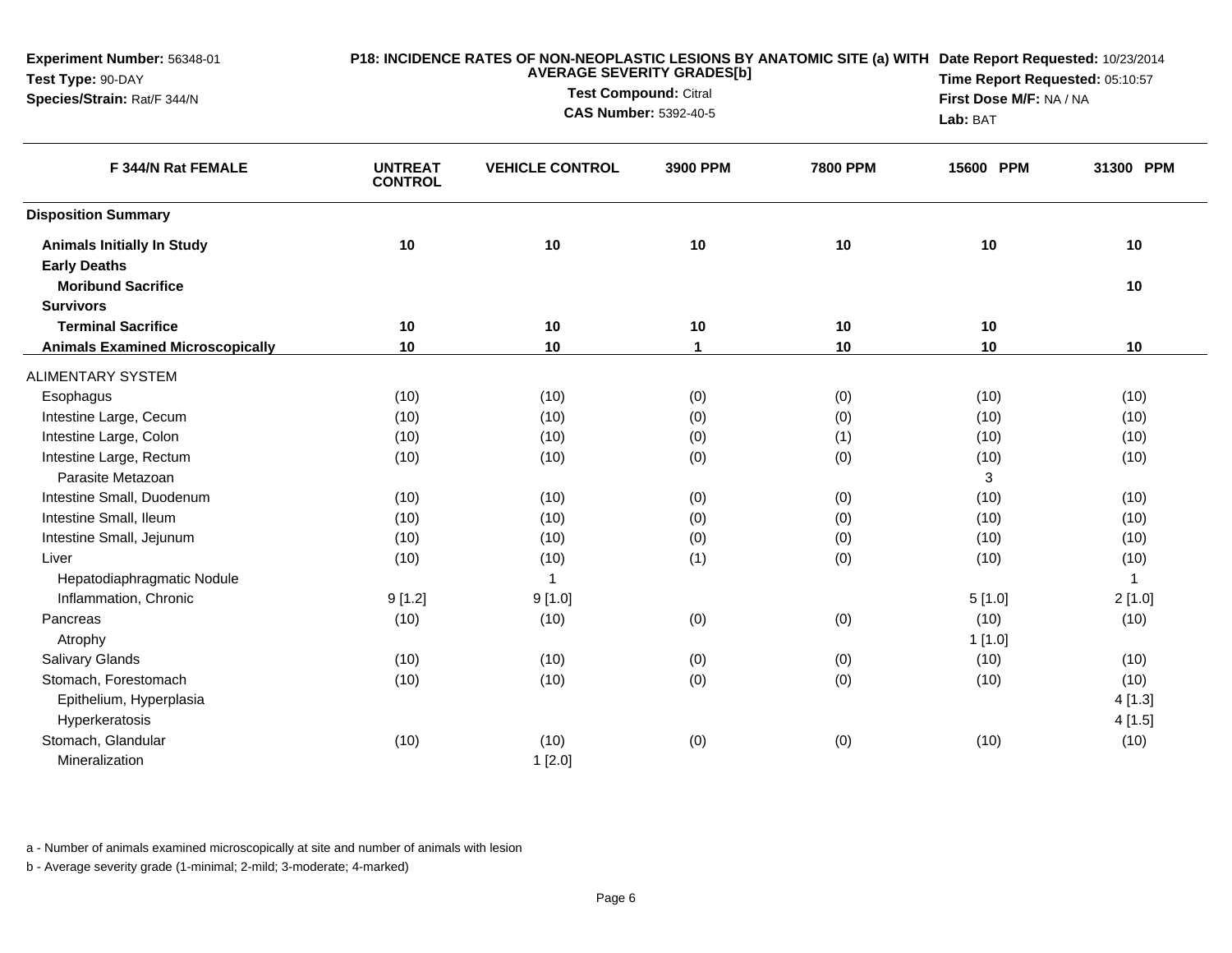| Experiment Number: 56348-01<br>Test Type: 90-DAY<br>Species/Strain: Rat/F 344/N |                                  |                              | P18: INCIDENCE RATES OF NON-NEOPLASTIC LESIONS BY ANATOMIC SITE (a) WITH Date Report Requested: 10/23/2014<br>Time Report Requested: 05:10:58 |                 |                                     |           |
|---------------------------------------------------------------------------------|----------------------------------|------------------------------|-----------------------------------------------------------------------------------------------------------------------------------------------|-----------------|-------------------------------------|-----------|
|                                                                                 |                                  | Test Compound: Citral        |                                                                                                                                               |                 |                                     |           |
|                                                                                 |                                  | <b>CAS Number: 5392-40-5</b> |                                                                                                                                               |                 | First Dose M/F: NA / NA<br>Lab: BAT |           |
| F 344/N Rat FEMALE                                                              | <b>UNTREAT</b><br><b>CONTROL</b> | <b>VEHICLE CONTROL</b>       | 3900 PPM                                                                                                                                      | <b>7800 PPM</b> | 15600 PPM                           | 31300 PPM |
| <b>CARDIOVASCULAR SYSTEM</b>                                                    |                                  |                              |                                                                                                                                               |                 |                                     |           |
| <b>Blood Vessel</b>                                                             | (10)                             | (10)                         | (0)                                                                                                                                           | (0)             | (10)                                | (10)      |
| Heart                                                                           | (10)                             | (10)                         | (0)                                                                                                                                           | (0)             | (10)                                | (10)      |
| Cardiomyopathy                                                                  | 3[1.0]                           | 3[1.0]                       |                                                                                                                                               |                 | 4[1.0]                              |           |
| <b>ENDOCRINE SYSTEM</b>                                                         |                                  |                              |                                                                                                                                               |                 |                                     |           |
| <b>Adrenal Cortex</b>                                                           | (10)                             | (10)                         | (0)                                                                                                                                           | (0)             | (10)                                | (10)      |
| Adrenal Medulla                                                                 | (10)                             | (10)                         | (0)                                                                                                                                           | (0)             | (10)                                | (10)      |
| Islets, Pancreatic                                                              | (10)                             | (10)                         | (0)                                                                                                                                           | (0)             | (10)                                | (10)      |
| Parathyroid Gland                                                               | (10)                             | (8)                          | (0)                                                                                                                                           | (0)             | (10)                                | (8)       |
| <b>Pituitary Gland</b>                                                          | (10)                             | (10)                         | (0)                                                                                                                                           | (0)             | (10)                                | (10)      |
| <b>Thyroid Gland</b>                                                            | (10)                             | (10)                         | (0)                                                                                                                                           | (0)             | (10)                                | (10)      |
| <b>GENERAL BODY SYSTEM</b><br>None                                              |                                  |                              |                                                                                                                                               |                 |                                     |           |
| <b>GENITAL SYSTEM</b>                                                           |                                  |                              |                                                                                                                                               |                 |                                     |           |
| <b>Clitoral Gland</b>                                                           | (10)                             | (10)                         | (0)                                                                                                                                           | (0)             | (10)                                | (10)      |
| Inflammation                                                                    | 2[1.0]                           | 5[1.0]                       |                                                                                                                                               |                 | 7[1.0]                              |           |
| Ovary                                                                           | (10)                             | (10)                         | (0)                                                                                                                                           | (0)             | (10)                                | (10)      |
| Cyst                                                                            | 2[1.5]                           |                              |                                                                                                                                               |                 |                                     |           |
| Uterus                                                                          | (10)                             | (10)                         | (0)                                                                                                                                           | (0)             | (10)                                | (10)      |
| <b>HEMATOPOIETIC SYSTEM</b>                                                     |                                  |                              |                                                                                                                                               |                 |                                     |           |
| <b>Bone Marrow</b>                                                              | (10)                             | (10)                         | (0)                                                                                                                                           | (10)            | (10)                                | (10)      |
| Atrophy                                                                         |                                  |                              |                                                                                                                                               |                 | 8[1.0]                              | 4[1.5]    |
| Hemorrhage                                                                      |                                  |                              |                                                                                                                                               |                 |                                     | 9[2.1]    |
| Lymph Node, Mandibular                                                          | (10)                             | (10)                         | (0)                                                                                                                                           | (0)             | (10)                                | (10)      |
| Lymph Node, Mesenteric                                                          | (10)                             | (10)                         | (0)                                                                                                                                           | (0)             | (10)                                | (10)      |
| Spleen                                                                          | (10)                             | (10)                         | (0)                                                                                                                                           | (0)             | (10)                                | (10)      |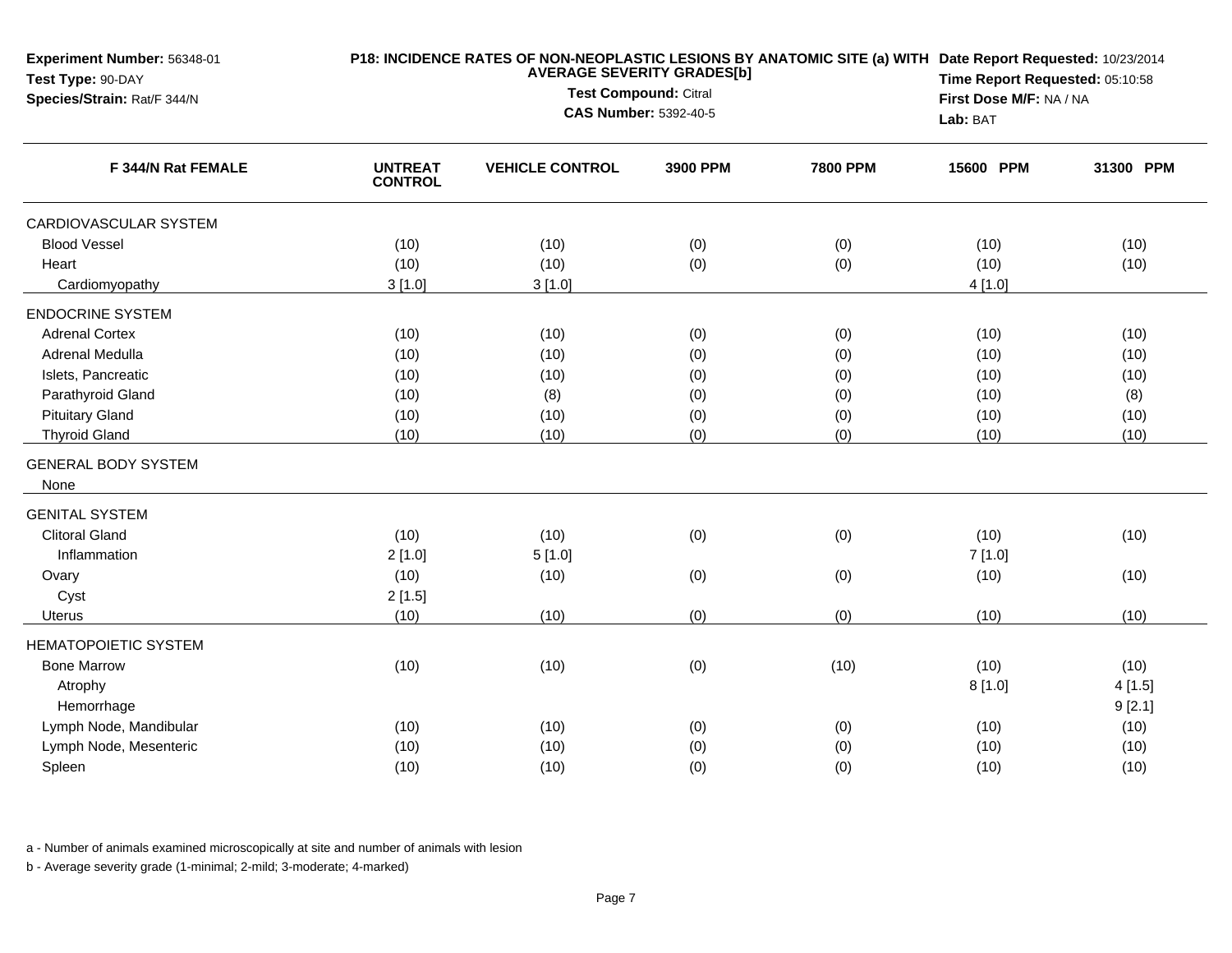| Experiment Number: 56348-01<br>Test Type: 90-DAY<br>Species/Strain: Rat/F 344/N                                                          | P18: INCIDENCE RATES OF NON-NEOPLASTIC LESIONS BY ANATOMIC SITE (a) WITH Date Report Requested: 10/23/2014<br><b>AVERAGE SEVERITY GRADES[b]</b><br>Test Compound: Citral<br><b>CAS Number: 5392-40-5</b> |                                            |            |                 | Time Report Requested: 05:10:58<br>First Dose M/F: NA / NA<br>Lab: BAT |                        |
|------------------------------------------------------------------------------------------------------------------------------------------|----------------------------------------------------------------------------------------------------------------------------------------------------------------------------------------------------------|--------------------------------------------|------------|-----------------|------------------------------------------------------------------------|------------------------|
| F 344/N Rat FEMALE                                                                                                                       | <b>UNTREAT</b><br><b>CONTROL</b>                                                                                                                                                                         | <b>VEHICLE CONTROL</b>                     | 3900 PPM   | <b>7800 PPM</b> | 15600 PPM                                                              | 31300 PPM              |
| Thymus<br>Atrophy                                                                                                                        | (10)                                                                                                                                                                                                     | (10)                                       | (0)        | (0)             | (10)                                                                   | (10)<br>4[2.8]         |
| <b>INTEGUMENTARY SYSTEM</b><br>Mammary Gland<br>Skin<br>Inflammation                                                                     | (10)<br>(10)                                                                                                                                                                                             | (10)<br>(10)                               | (0)<br>(0) | (0)<br>(0)      | (10)<br>(10)                                                           | (8)<br>(10)<br>1[1.0]  |
| MUSCULOSKELETAL SYSTEM<br><b>Bone</b>                                                                                                    | (10)                                                                                                                                                                                                     | (10)                                       | (0)        | (0)             | (10)                                                                   | (10)                   |
| NERVOUS SYSTEM<br><b>Brain</b>                                                                                                           | (10)                                                                                                                                                                                                     | (10)                                       | (0)        | (0)             | (10)                                                                   | (10)                   |
| <b>RESPIRATORY SYSTEM</b><br>Lung<br>Alveolus, Infiltration Cellular, Histiocyte<br>Inflammation, Chronic<br><b>Nose</b><br>Inflammation | (10)<br>1[1.0]<br>2[1.0]<br>(10)                                                                                                                                                                         | (10)<br>1[1.0]<br>4[1.0]<br>(10)<br>3[1.0] | (0)<br>(0) | (0)<br>(0)      | (10)<br>1[1.0]<br>(10)                                                 | (10)<br>(10)<br>1[1.0] |
| Trachea<br>Inflammation                                                                                                                  | 4[1.0]<br>(10)<br>5[1.0]                                                                                                                                                                                 | (10)<br>3[1.0]                             | (0)        | (0)             | 2[1.0]<br>(10)<br>3[1.0]                                               | (10)                   |
| SPECIAL SENSES SYSTEM<br>None                                                                                                            |                                                                                                                                                                                                          |                                            |            |                 |                                                                        |                        |
| <b>URINARY SYSTEM</b><br>Kidney<br>Mineralization<br>Renal Tubule, Regeneration<br><b>Urinary Bladder</b><br>Inflammation                | (10)<br>5[1.0]<br>3[1.0]<br>(10)                                                                                                                                                                         | (10)<br>9[1.0]<br>2[1.0]<br>(10)<br>1[1.0] | (0)<br>(0) | (0)<br>(0)      | (10)<br>4[1.0]<br>1[1.0]<br>(10)<br>1[1.0]                             | (10)<br>4[1.0]<br>(10) |